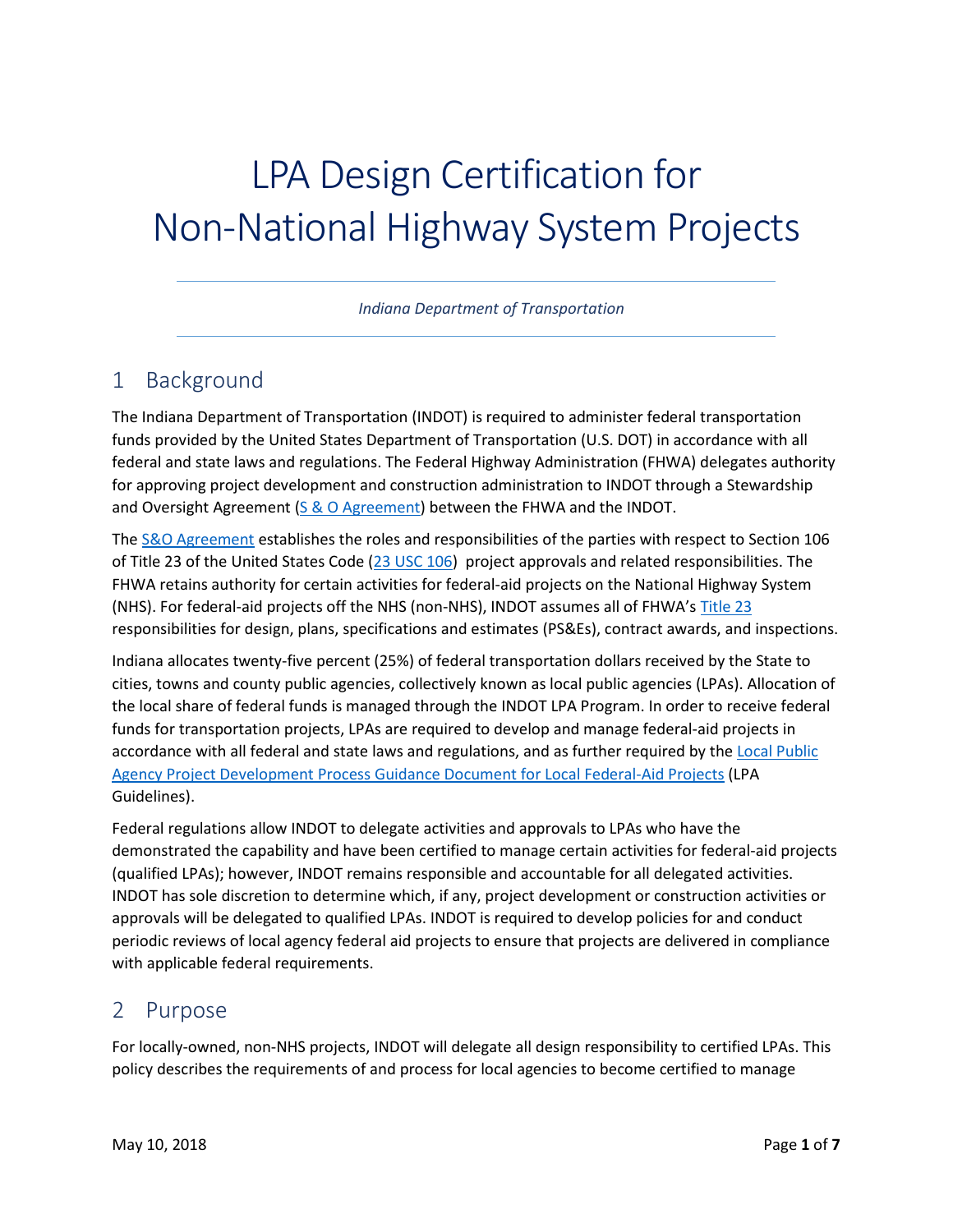design activities for non-NHS federal-aid projects. The Certification Program is voluntary. An LPA may elect to pursue certification at any time.

# 3 Authority

[Section 106\(c\)\(2\) of Title 23](https://www.gpo.gov/fdsys/pkg/USCODE-2010-title23/html/USCODE-2010-title23-chap1-sec106.htm) of the United States Code requires that for non-NHS projects, the state shall assume the responsibilities delegated by the U.S. Secretary of Transportation to FHWA for design, PS&Es, contract awards, and inspection of projects, unless the state determines that such assumption is not appropriate. The [S&O Agreement](https://www.fhwa.dot.gov/federalaid/stewardship/agreements/in.pdf) designates the extent to which the state assumes the responsibilities of the U.S. DOT for this purpose. Specifically, the [S&O Agreement](https://www.fhwa.dot.gov/federalaid/stewardship/agreements/in.pdf) requires INDOT to assume all of FHWA'[s Title 23](https://www.gpo.gov/fdsys/pkg/USCODE-2010-title23/html/USCODE-2010-title23-chap1-sec106.htm) responsibilities for design, PS&E's, contract awards and inspection for non-NHS federal aid projects.

## 4 Roles and Responsibilities

## 4.1 Federal Highway Administration

The FHWA administers the Federal-aid Highway Program, which funds eligible highway improvements. Its basic responsibility is to ensure that INDOT complies with all applicable Federal laws and regulations in the expenditure of federal funds and to ensure that INDOT policies and procedures are in compliance with the applicable engineering requirements for each proposed highway project.

The FHWA maintains a Division Office in Indianapolis, Indiana that serves as the primary point of contact for INDOT. Additional information about the FHWA Indiana Division Office is available at [https://www.fhwa.dot.gov/indiv/.](https://www.fhwa.dot.gov/indiv/)

#### 4.2 Indiana Department of Transportation

The INDOT is the state agency responsible for planning, building, maintaining and operating Indiana's state highway system. INDOT is accountable to FHWA to ensure all federal-aid project elements comply with federal laws and regulations. INDOT is required to administer federal transportation funds provided by the U.S. Department of Transportation through its various divisions according to all federal and state laws and as defined by the S & O [Agreement.](https://www.fhwa.dot.gov/federalaid/stewardship/agreements/in.pdf)

INDOT ensures that all local projects utilizing federal funds made available by INDOT are appropriately utilized in a timely manner and in compliance with all federal and state regulations.

#### 4.3 Local Public Agency (LPA)

LPAs include cities, towns and county public agencies charged with planning, building, maintaining and operating local bridge and road networks across Indiana. Through the INDOT LPA Program, LPAs may request and obtain approval to utilize federal funds to partially pay for a project. In order to receive federal funding for a project, the LPA is responsible for managing and delivering the project in accordance with the project schedule and budget, and in compliance with all applicable federal and state laws, regulations and policies.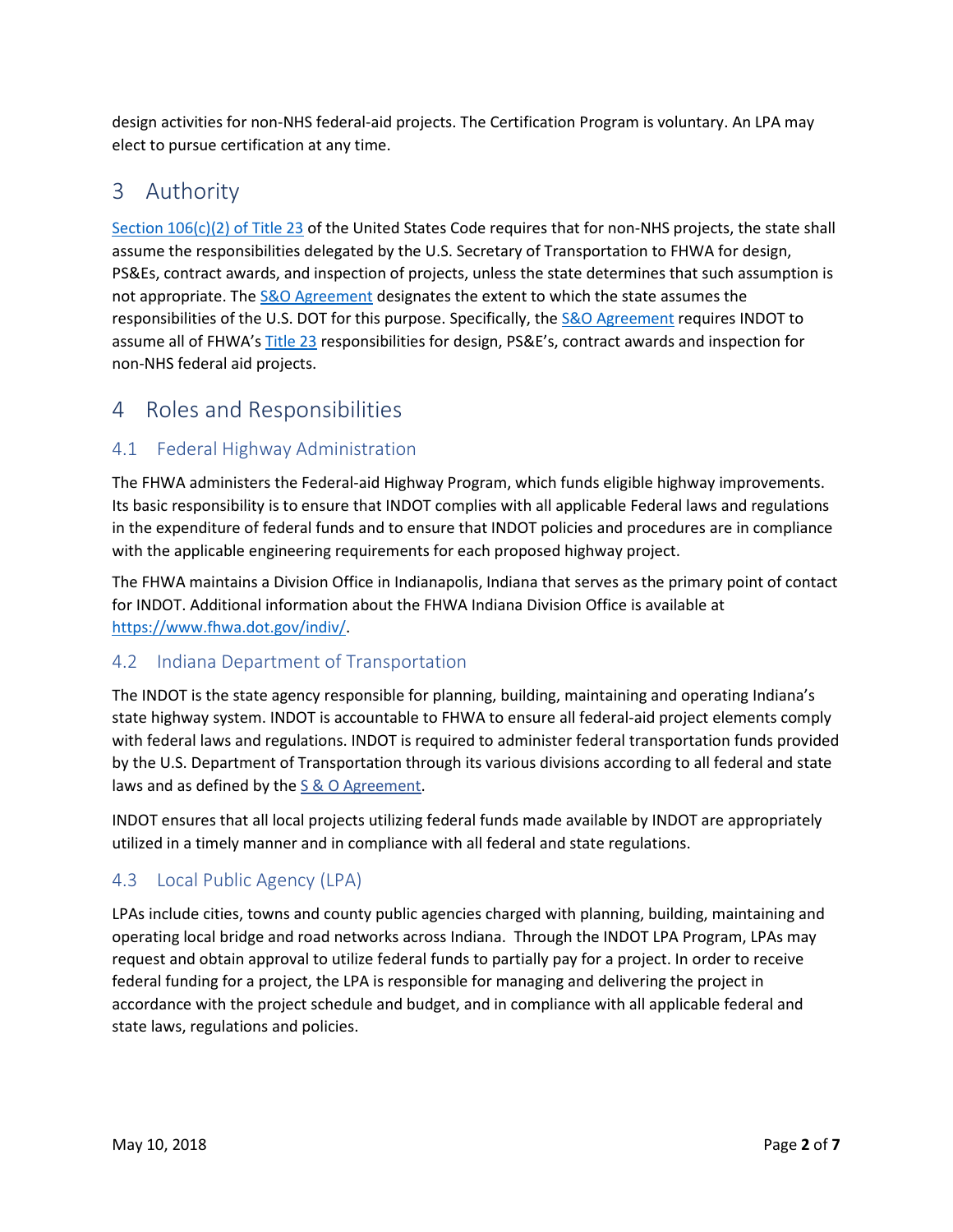#### 4.4 Metropolitan Planning Organizations

Metropolitan Planning Organizations (MPOs) are organizational entities or units of general purpose local government designated by the Governor to carry out the continuing, cooperative, and comprehensive (3C) multimodal transportation planning process prescribed by [23 U.S.C. 134](https://www.gpo.gov/fdsys/pkg/USCODE-2016-title23/pdf/USCODE-2016-title23-chap1-sec134.pdf) and [49 U.S.C. 5303.](https://www.gpo.gov/fdsys/pkg/USCODE-2016-title49/pdf/USCODE-2016-title49-subtitleIII-chap53.pdf) Each urbanized area with a population of more than 50,000 individuals (as determined by the U.S. Census Bureau during the latest decennial census) is served by one of Indiana's 14 MPOs. An MPO partners with LPAs and INDOT on the planning, funding, programming and delivery of local, multi-modal federal-aid transportation projects in Metropolitan Planning Areas (MPA).

Where LPAs are members of an MPO, the LPA is responsible to consult and verify their given MPO's potential vested interest in design criteria. INDOT respects all MPO jurisdictional boundaries, and this program is not intended to provide any LPA with an exemption from regulations outside INDOTs purview, including the responsibility to consult with the MPO. Any LPA that resides within an MPO that requires a level of design review and approval will still be required to adhere to those policies and procedures.

# 5 Project Design for Certified Agencies

Certified LPAs have the option of utilizing local standards and criteria for project design for locallyowned, non-NHS projects. The Certified LPA can utilize the [Indiana Design Manual](http://www.in.gov/indot/design_manual/) standards and processes, or select its own, or other industry recognized design criteria. The LPA is responsible and accountable for satisfying any applicable federal and state laws and regulations, as well as employing generally accepted industry practices in designing a project; however as a Certified LPA, the LPA will designate the processes, criteria and standards it wants to utilize in designing the project and retain all responsibility for design reviews, oversight and approvals.

#### 5.1 Plan Development

The LPA and its designer are responsible for the preparation of all plans sheets, design computations, quantity computations, contract documents, cost estimates, obtaining all necessary permits (including environmental permits and approvals), and other pertinent project documentation necessary to certify the LPA project is ready to go to construction. The LPA shall ensure that all final design plans are signed, sealed and dated by an engineer licensed in Indiana (i.e., Professional Engineer).

#### 5.2 Design Review

Certified LPAs do not have to submit project designs to INDOT for review and approval for work on locally-owned, non-NHS routes.

Certified LPAs are not required to submit Stage 1, Stage 2 or Stage 3 designs to INDOT for review and comment for non-NHS projects. Rather, the LPA shall prepare all plans and other documentation necessary for a Final Tracings Submission and provide that information to the District ERMS Coordinator prior to transmitting the Final Tracings Submittal to the Contract Administration Office. The LPA is solely responsible for ensuring the quality of the design for its project.

Designs for any project that includes work on a state route or NHS route must still be reviewed and approved by INDOT as required by the [LPA Guidelines](http://www.in.gov/indot/files/LPA%20Guidance%20Document.pdf) and [Indiana Design Manual.](http://www.in.gov/indot/design_manual/) Coordination with the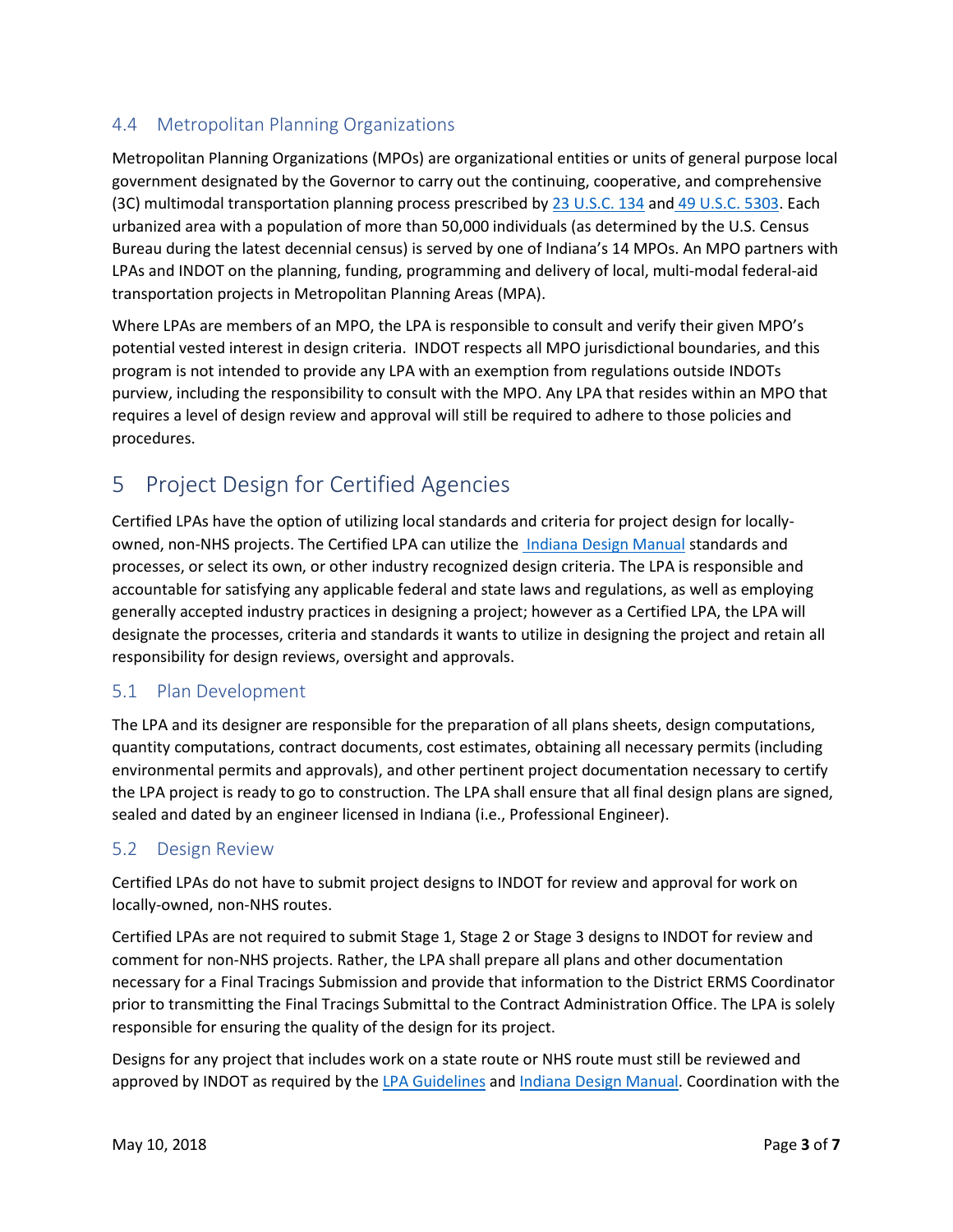applicable INDOT District is required when a project ties into or crosses an NHS route, or when proposed improvements may have an effect on existing improvements within INDOT rights-of-way.

For Certified LPAs, INDOT will not review and approve any design for non-NHS route projects. INDOT will remain available for consultation with respect to non-NHS route design questions, but if the LPA requests INDOT review for a non-NHS route project, INDOT will review and provide comment, but will not issue formal approval, acceptance or denial. Only general observations and comments will be provided and the LPA and their designer will maintain the ownership and responsibility of considering and/or addressing any such observations or comments.

#### 5.3 Design Quality and Oversight

Certified LPAs will be solely responsible for the design and performance of all assets on locally-owned, non-NHS assets. LPAs are responsible for ensuring that projects are designed in accordance with the selected standards and criteria, and in compliance with all applicable state and federal laws and regulations.

The LPA shall ensure that all final design plans are signed, sealed and dated by a Professional Engineer. When preparing final tracings, the Professional Engineer shall also submit a Final Design Standards Report detailing the design criteria used to develop the project plans, as well as identifying any deviations from that criteria and the justification for doing so. The Final Design Standards Report shall be signed, sealed and dated by the Professional Engineer, the LPA's Employee in Responsible Charge (ERC) and the LPAs highest elected official. A sample template for the Final Design Standards Report is included as Attachment 2 to this guidance.

## 6 Design Certification Benefits

Design Certification provides LPAs with more decision-making authority and control over managing project design for federal-aid, non-NHS projects. Certified LPAs can select the standards it will utilize to design a project and manage all aspects of design for non-NHS projects. The design certification process provides LPAs with greater flexibility to utilize design standards that best meet the needs of the local community, while ensuring accountability for design decisions. LPAs are still required to comply with applicable federal and state laws and regulations when delivering a project.

Design Certification allows the LPA to deliver projects with a reduced level of INDOT oversight and more local control of the means and methods for design and allows INDOT to greatly reduce the level of project design oversight required by INDOT district staff over local agencies for non-NHS projects.

# 7 Design Certification Exceptions and Exclusions

The Design Certification program is available to all LPAs. Certified LPAs must comply with the requirements of the Design Certification Program, and are still required to comply with certain processes and procedures in the [LPA Guidelines](http://www.in.gov/indot/files/LPA%20Guidance%20Document.pdf) as briefly outlined within this Section.

#### 7.1 Environmental Review – NEPA Process

This process will remain consistent with the current processes and procedures as currently adhered to for any federally funded project as required by the [LPA Guidelines.](http://www.in.gov/indot/files/LPA%20Guidance%20Document.pdf)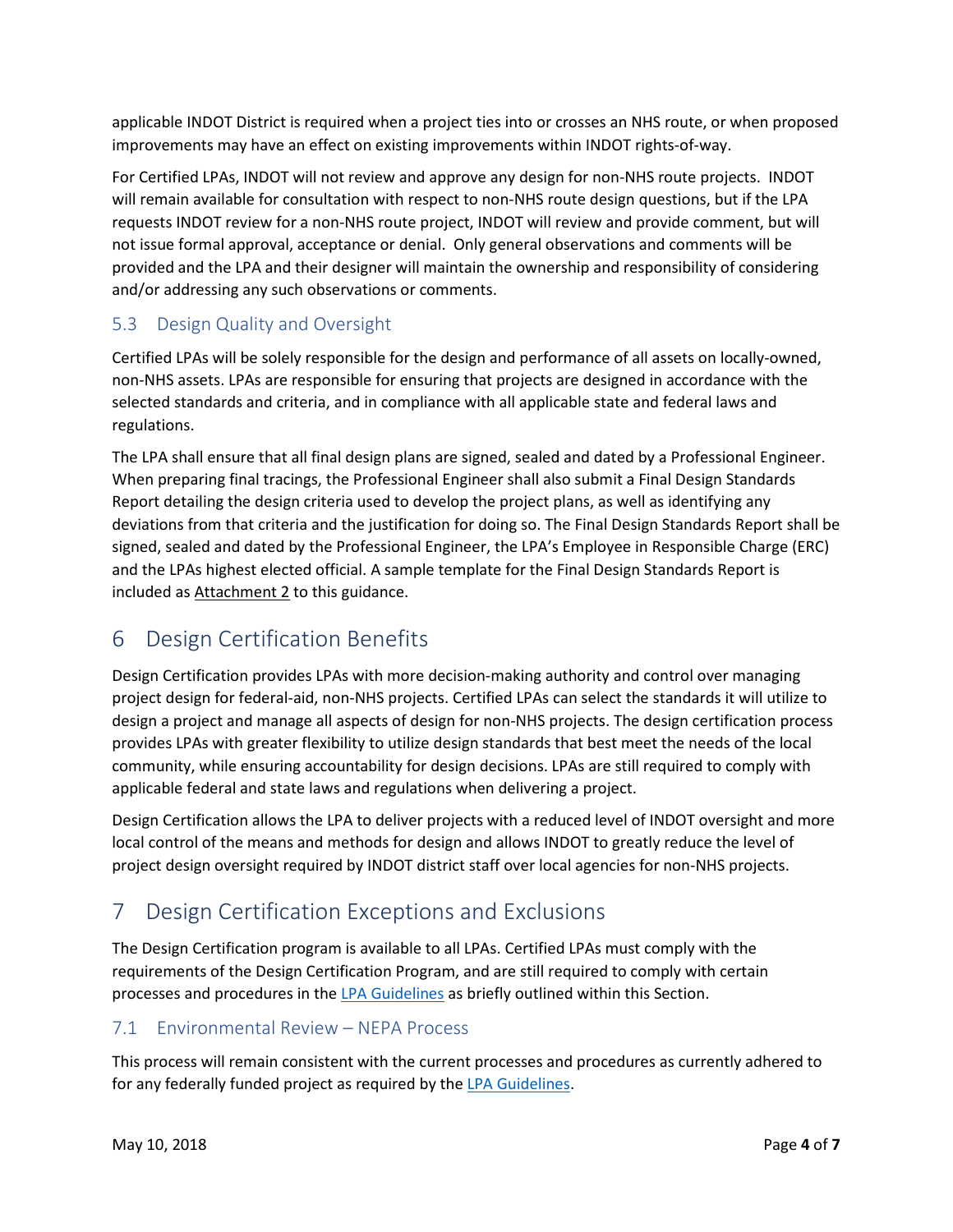## 7.2 Purchase of Right of Way

INDOT will continue to review the purchase of Right of Way and the LPA shall follow all current processes and procedures as required by th[e LPA Guidelines.](http://www.in.gov/indot/files/LPA%20Guidance%20Document.pdf)

#### 7.3 Select Bridges

Any Select Bridge projects, as defined by the Historic Bridge Programmatic Agreement (dated July 17, 2006), to be delivered and constructed as a federal-aid project will not be qualified to participate in this program.

#### 7.4 Load Rating

For all New Bridge, Bridge Replacement, or Bridge Rehabilitation projects, a Bridge Load Rating shall be performed and submitted to the INDOT Bridge Load Rating Engineer prior to the project letting. The Load Rating should be performed in accordance with the Indiana Bridge Inspection Manual, Part 3 "Load Rating" chapter.

NOTE: The FHWA and AASHTO require all new bridges (including bridge replacements) to be designed using Load and Resistance Factor Design (LRFD) in order to be eligible for federal-aid highway funds.

#### 7.5 INDOT Pay Items

LPAs are required to utilize INDOT pay items for all federal-aid, non-NHS projects regardless of the LPA's certification status because these projects still utilize federal funds and full time construction oversight, including INDOT contracting and oversight.

## 8 Certification Process

To become certified to manage all aspects of design for non-NHS projects, LPAs must complete a Certification Application (Application). Through its Application, the LPA must demonstrate that it meets the requirements as further outlined in this policy.

#### 8.1 Certification Application

The Application is completed by the LPA and reviewed by the INDOT LPA Office. The Application is attached to this guidance as Attachment 1. After INDOT receives the completed Application, a member of the LPA Program staff will review the Application to determine whether the LPA meets the requirements for Design Certification. If INDOT determines that the LPA satisfies the certification requirements, it will provide the LPA with a Certification Approval Letter. The LPA will be notified regarding the status of its Application within thirty (30) days of submitting a complete Application.

#### 8.2 INDOT / LPA Contract Agreement

When an LPA is selected for a new federal-aid project, INDOT and the LPA will enter into an INDOT-LPA Project Coordination Contract as further described in Section 3-3.0 of the [LPA Guidelines.](http://www.in.gov/indot/files/LPA%20Guidance%20Document.pdf) This Contract is used to define the specific roles, rights and responsibilities of each agency involved in the development of the federal-aid project.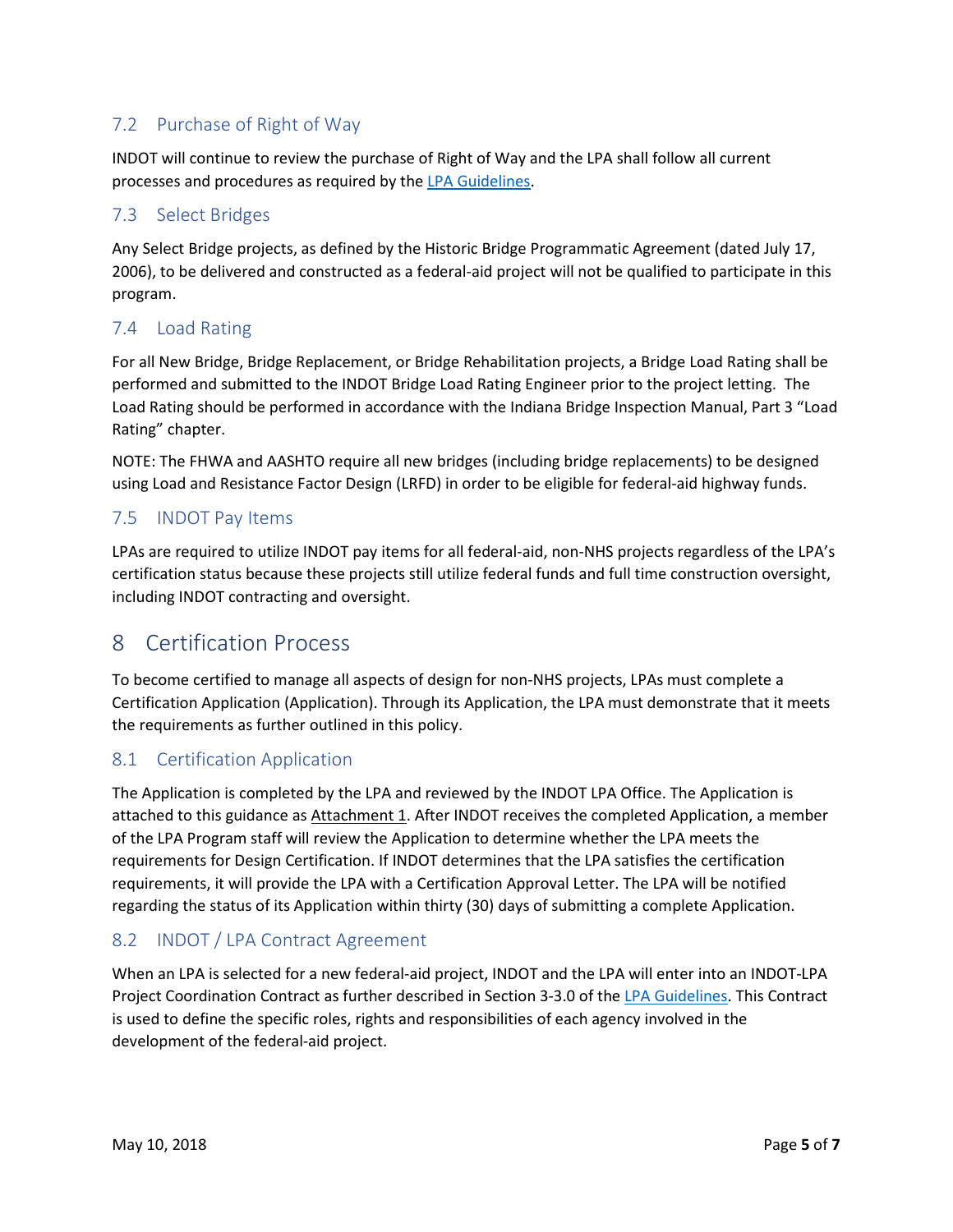# 9 Certification Requirements

Only LPAs that are eligible to receive a federal funding allocation may pursue Design Certification. To obtain certification, the LPA must meet the following minimum requirements:

#### 9.1 Employee in Responsible Charge

The LPA is responsible for appointing at least one full-time employee as the Employee in Responsible Charge (ERC) as required by the [LPA Guidelines.](http://www.in.gov/indot/files/LPA%20Guidance%20Document.pdf) Additional information regarding the requirements and responsibilities of the ERC are further detailed in Section 1-1.03 and 1-1.04 of the [LPA Guidelines.](http://www.in.gov/indot/files/LPA%20Guidance%20Document.pdf)

#### 9.2 Design Liaison

The LPA shall designate a primary contact for design. The Design Liaison shall be the individual responsible for oversight on behalf of the LPA of all design activities and approvals, and shall serve as the LPA's Professional Engineer and designee for all design related questions. The Design Liaison is a project specific designation and may differ from project to project.

The Design Liaison shall have sufficient expertise and capability to perform and/or supervise the design phase of the project. The ERC may serve as the Design Liaison. The Design Liaison can be an LPA employee or fulfilled by the LPA's outside design consultant.

#### 9.3 Documented Standards and Criteria for Design

The LPA must designate as a part of its Application, the standards and criteria it intends to use for project design. The LPA may utilize the [Indiana Design Manual,](http://www.in.gov/indot/design_manual/) the AASHTO Policy on Geometric Design of Highways and Streets (AASHTO "Green Book"), local ordinances or standards, or other industryaccepted and locally-adopted design criteria for non-NHS project design. The LPA shall identify where its selected standards and processes are documented.

Realizing that every project is different and the standards initially set forth during the LPA's Certification Application may not cover all circumstances, the Design Liaison shall prepare a Final Design Standards Report for each project that documents all of the design standards utilized for the project. INDOT reserves the right to require the LPA to update its Certification Application to reflect changes in design standards identified in the Final Design Standards Report.

#### 9.4 Documented Processes for Design Review and Quality Assurance

The LPA must have a documented process for design review, oversight, approval and quality assurance. The process should, at a minimum, identify who is responsible for oversight of project design, the overall design review process, evaluation and approval of design deviations, and quality management processes to ensure designs are developed according to designated standards. The LPA is solely responsible for developing and implementing its own processes for design review, oversight, approval and quality assurance.

## 10 Maintaining Certification

Certification is contingent upon the LPA continuing to meet certification requirements and maintaining qualified, experienced staff. The LPA shall notify INDOT immediately if there is any change in the ERC.